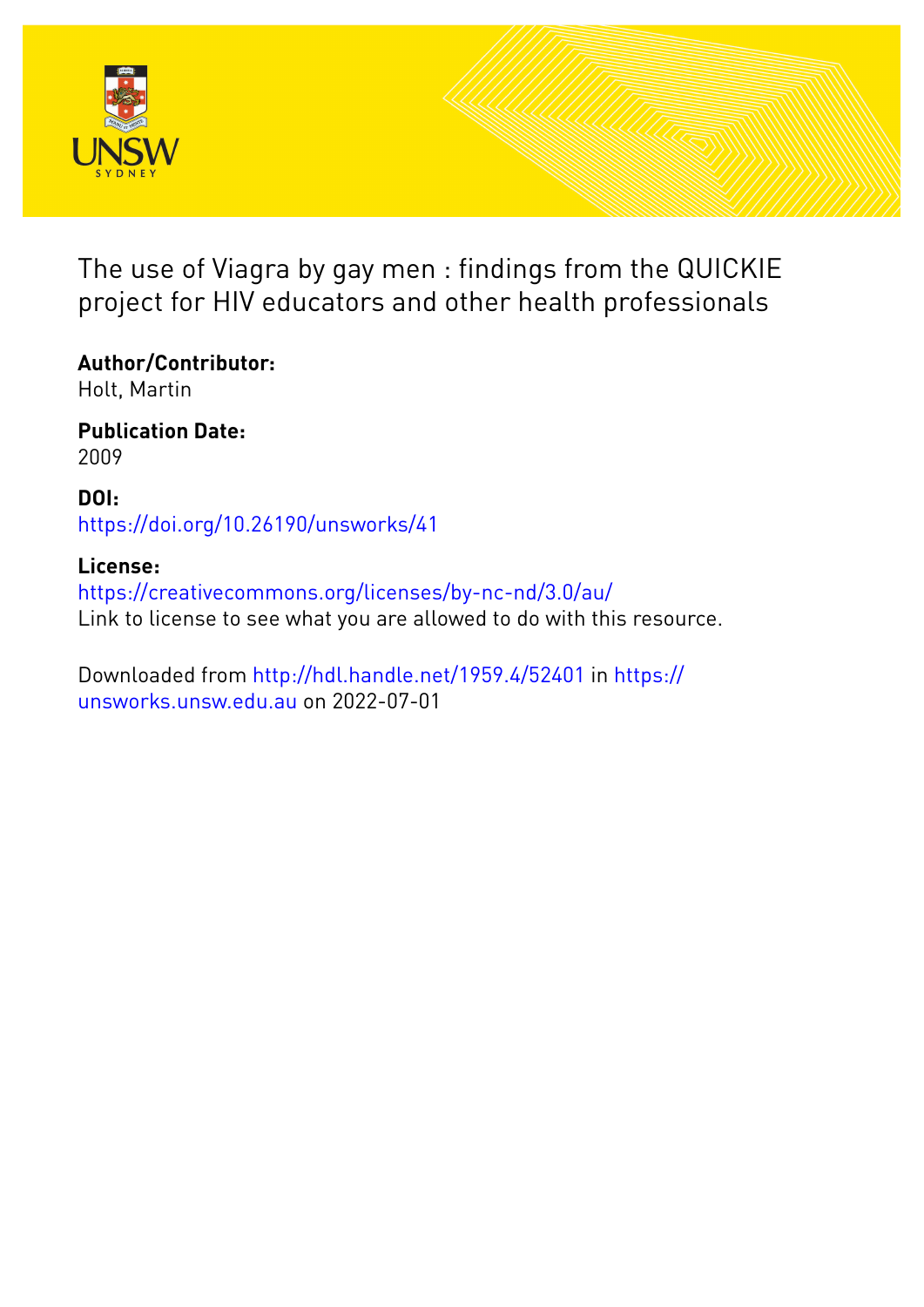# The use of Viagra by gay men Findings from the QUICKIE project for HIV educators and other health professionals

### Background

Sexually active gay men in Sydney were interviewed in 2007 and 2008 about a range of topics, including their use of licit and illicit substances. During analysis of men's accounts of condom use, drug use and sexual activity, it was noted that a number of men described using Viagra to maintain condom use and/or counteract the adverse effects of illicit drugs on erectile function. None of the men in the QUICKIE project had been prescribed Viagra to treat erectile dysfunction. All the men who described using Viagra or similar drugs were therefore reporting what would be regarded as 'recreational' or non-prescribed use.

 $\Box$ 

COO

### Viagra and prophylactic certainty

The majority of accounts of Viagra use by participants were overwhelmingly positive. In particular, men emphasised how useful it was in compensating for difficulties in gaining or maintaining an erection when using condoms:

'[Y]ou're having to roll that bloody thing [condom] on, and a lot of times you can't stay hard by the time you've done it—hence Viagra. Viagra has been a godsend to the gay community.' (*Sam, 43, HIV-negative*)

'I think it [Viagra] means you can have sex for much longer … very useful for safe sex. You don't have concern that you are not going to be able to keep the erection.' (*Ron, 46, HIV-negative*)

Viagra was valued by these men because it appeared to guarantee erectile performance and because they felt it made it easier to use condoms. For gay men, like heterosexual men, the guarantee of erectile performance

may be highly valued because it protects men against the feelings of inadequacy associated with impotence and the anxieties of performing sexually on demand. Participants appeared to describe an erectile imperative—that they should be able to initiate and sustain an erection when required—and Viagra provided them with a way to meet this expectation.

Viagra and similar drugs were also valued for their ability to support condom use. The majority of men in the QUICKIE study remained highly committed to the use of condoms for anal sex, but many experienced problems in using condoms, such as losing their erection when putting on a condom, reduction in sensitivity and problems in maintaining an erection when wearing a condom. These problems may be common among men who use condoms but are seldom acknowledged. Viagra therefore appeared to offer prophylactic certainty—the ability to sustain an erection when using a condom—and therefore the ability to sustain safe sex.

#### Viagra and illicit drugs

Men in the QUICKIE study also described how Viagra could offset the temporary flaccidity associated with the use of alcohol or illicit drugs:

'I think the use of Viagra and those sort of stimulants, I think it's much more common than it used to be … and I think there's an acceptance also of using it in terms of drugs, that in the past the drugs would give you drug dick whereas now you don't need to worry about it, just take Viagra.'

(*Barclay, 42, HIV-negative*)